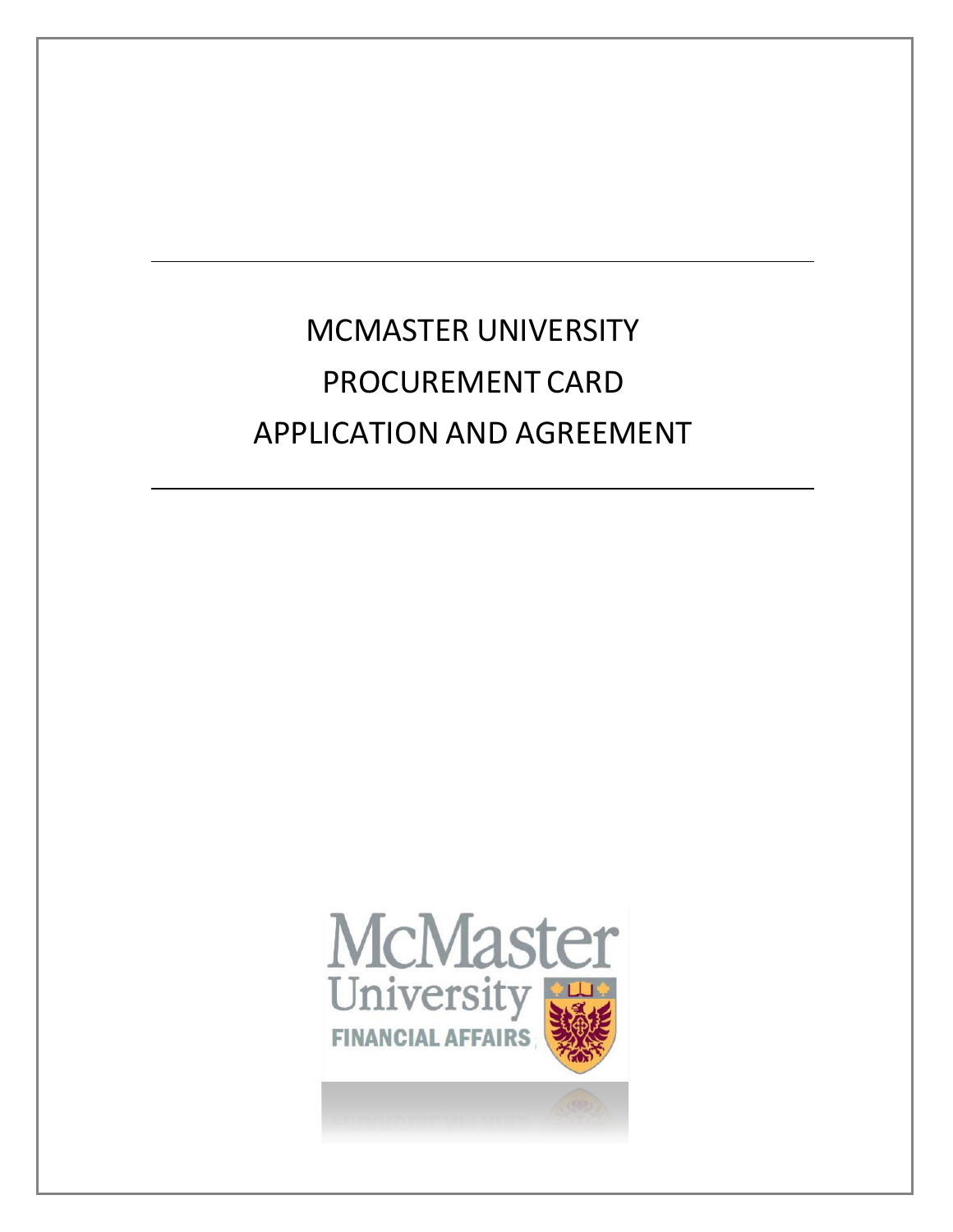### PURPOSE

The Procurement Card (PCard) offers a convenient and efficient method of acquiring low value goods and services directly from suppliers. This program reduces reliance on purchase orders, non PO vouchers, and expedites payment to suppliers. The PCard is to be used strictly and solely for the procurement of goods and services required to carry out McMaster University business. The PCard may be used for purchases valued less than \$10,000. All purchases greater than \$10,000 MUST be acquired using a Purchase Requisition; refer to Strategic Procurement Policy SP-01. The PCard is not to be used to avoid or bypass Strategic Procurement Policy SP-01 thresholds. For example, the splitting of transactions in order to circumvent policy thresholds is not allowed.

## **SECTION A.**

### GENERAL TERMS AND CONDITIONS

The Procurement Card (PCard) may be used with any supplier who accepts MasterCard. The card may be used for in-store purchases, and orders placed by mail, fax, phone, or over a secure internet site. Although the card is issued in your name, it is the property of McMaster University and is to be used exclusively for University business purchases. You are responsible for the security of the PCard. Purchases that are non-compliant with Strategic Procurement Policy [SP-01](http://www.mcmaster.ca/bms/policy/purchase/SP-01.pdf) may result in the loss of card privileges and other consequences. PCard transactions are monitored for adherence to policy.

#### STANDARD LIMITS

- Monthly limit \$50,000.00 / with a transaction limit of \$10,000.00 plus HST totaling \$11,300.00 (CDN).
- Requested limit by Cardholder to fit Departmental or Faculty needs. (For example: limit can be lowered)

#### **SECTION B.**

### ROLES AND RESPONSIBILITIES

The **Cardholder and/or their Proxy** has purchasing duties for their unit/department/lab. All transactions must be reconciled monthly within Mosaic. The cardholder remains fully accountable for all transactions purchased on their card.

The following sets out the terms and responsibilities of the Cardholder and/or their delegated Proxy specified on the Procurement Card Application:

- The Procurement Card (PCard) is intended solely to facilitate the purchase and payment of goods and services required to carry out University business. The University will not be responsible for payment of personal purchases. The PCard cannot be used for personal purchases under any circumstance.
- Cardholders are responsible for ensuring that budget funds are available to meet the terms of payment for each month and that all transactions are reconciled in Mosaic prior to yearend or grant closures. **RESEARCH GRANTS**: You will be expected to ensure that all transactions are eligible expenses as per the funding agency guidelines. You will be held responsible for all ineligible expenditures.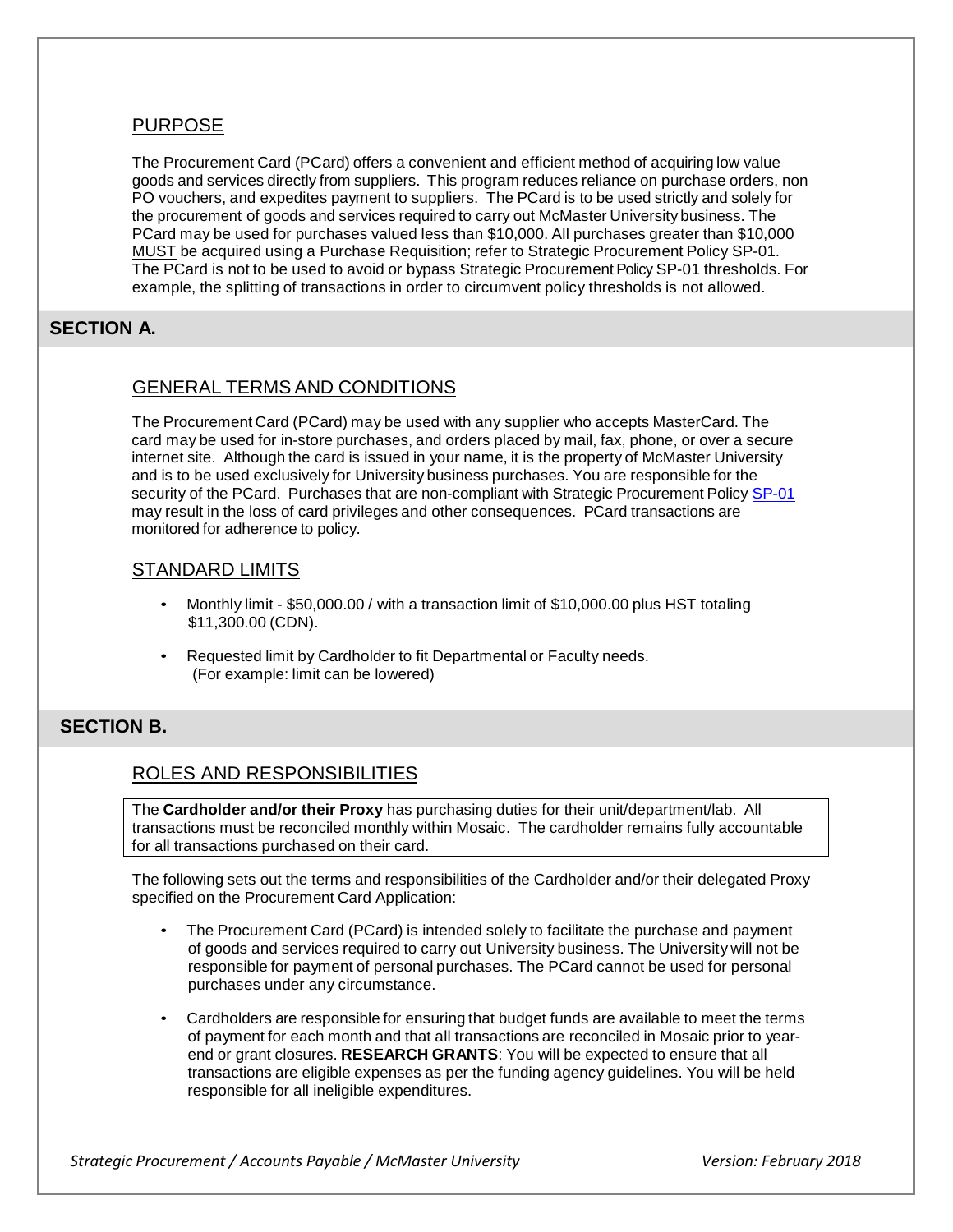- The PCard is issued in the name of the Cardholder. The Cardholder may assign a proxy/delegate to make purchases on their behalf and to complete the monthly reconciliation process within Mosaic. The cardholder remains fully accountable for all transactions purchased on their card.
- Select the supplier, product/service specification, quality, quantity, price, delivery terms and costs, ordering, expediting, amendments, returns, and resolution of transaction discrepancies on statement, etc.
- Ensure the accuracy of any order received including communicating discrepancies to the supplier, arrange for returns of wrong goods ordered or goods found to be defective/inferior, and for the negotiation of the terms of repair or replacement.
- Appropriate security of the PCard must be maintained at all times. If the PCard is lost or stolen notify the PCard Administrator immediately.
- All foreign purchases (coming into Canada) are to be reported to McMaster University's Customs and Traffic Department, via: [customs@mcmaster.ca.](mailto:customs@mcmaster.ca)
- Provide a default Chartfield on the application form. This Chartfiled is used when reconciliations are not completed (submitted to Accounts Payable) to meet the year end deadlines and or, when reconciliations are not received for more than 3 months after an incident/ occurrence has been issued and the assigned deadline has not been fulfilled.
- Obtain a copy of the transaction receipts for attachment to monthly reconciliation report, sign the report and ensure authorization in accordance with McMaster University's Execution of [Instruments.](http://www.mcmaster.ca/policy/General/Financial/Execution-Instruments.pdf)
- Notify PCard Administrator upon change of employment (i.e. retirement, termination, resignation) and for ANY type of leave (e.g. sick, parental, sabbatical, long term disability, etc.)

The **Departmental / Faculty Application Approver** is typically an individual one administrative level above the cardholder and/or has financial oversight obligations.

- Authorizes the application of employees who are eligible to hold a PCard.
- The card requester and the Application Approver cannot be the same individual.
- Ensures the applicant has rights to funding accounts with sufficient funds available in their respective budgets to expense and reconcile purchases.
- Delegation of application approval is permitted during the temporary absence (for example: vacation, illness) of a person having permanent authority. The temporary delegation signing authority may be to a lower level position. The individual temporarily delegating the responsibility remains fully accountable for all applications approved during the temporary delegation period.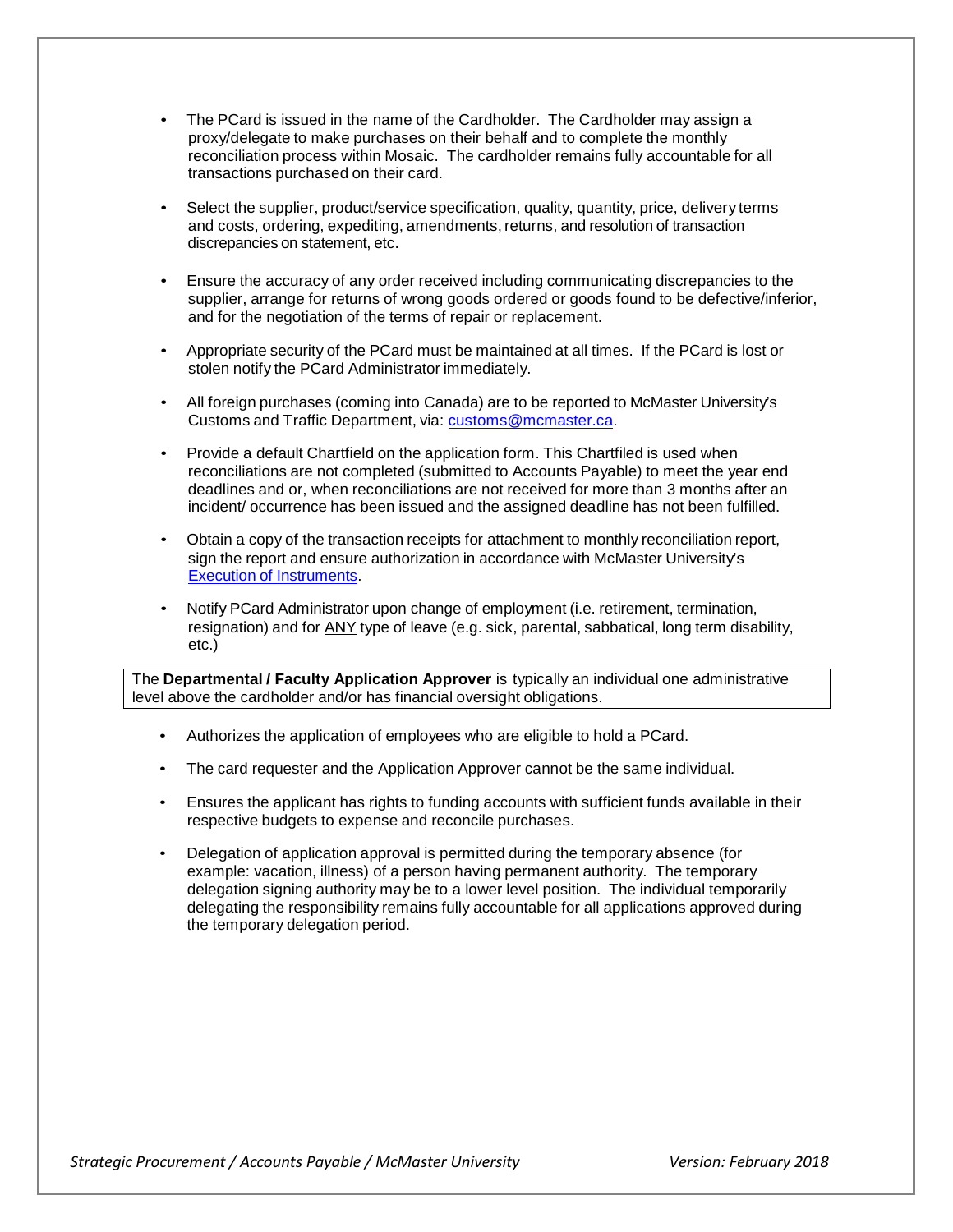## **SECTION C.**

## EXAMPLES OF APPROPRIATE USE

#### **The PCard MAY be used** for the following:

- Tangible & Intangible Goods (e.g. Grand & Toy office supplies / VWR Scientific Supplies)
- Services (e.g. website design, FedEx)
- Subscriptions
- Books (e.g. Amazon)
- Phone/Fax/Internet (e.g. Rogers & Bell)
- In store retail purchases (e.g. McMaster Campus Store, Henrys, Best Buy)

### EXAMPLES OF INAPPRORIATE USE

#### **The PCard MAY NOT be used for the following**:

- Travel and (e.g. airlines, vehicle rental and lodging, taxi)
- Conference registrations
- Alcohol, ethyl alcohol, radioactive materials, narcotics, dangerous goods and controlled substances
- Entertainment expenses (e.g. restaurants)
- Cash advances
- Parking
- Vehicle related expenses (e.g. gas & maintenance)

## CONTROL FEATURES

The following controls are built into the program:

- Preprogrammed dollar limit per transaction  $(\$10,000.00 = \$11,300.00$  total with tax per transaction)
- Monthly credit limit for individual cardholders (preprogrammed or at request of cardholder)
- Merchants blocked for travel and entertainment related establishments.

Some Merchant Codes have been blocked from the program. If you present your card to any vendor from one of these Merchant Codes, the transaction will be declined. For example, all restaurants are blocked. If a cardholder feels a purchase has been wrongly declined, he/she should contact the PCard Administrator at 905-525-9140 x24413.

#### PCard Contacts

**Issues with**: Applications / Failed transactions / Lost or stolen cards / Transactions not appearing within Mosaic / Assigning a proxy to the card: [http://www.mcmaster.ca/bms/pdf/pcard\\_proxy.pdf](http://www.mcmaster.ca/bms/pdf/pcard_proxy.pdf)

Contact: PCard Administrator [kwright@mcmaster.ca](mailto:kwright@mcmaster.ca) Ext. 24645

**Issues with**: Reconciliation / Reporting late submissions / Training / Self-Assessing taxes

Contact: Accounts Payable: [aphelp@mcmaster.ca](mailto:aphelp@mcmaster.ca) or [cr\\_pcard@mcmaster.ca](mailto:cr_pcard@mcmaster.ca)